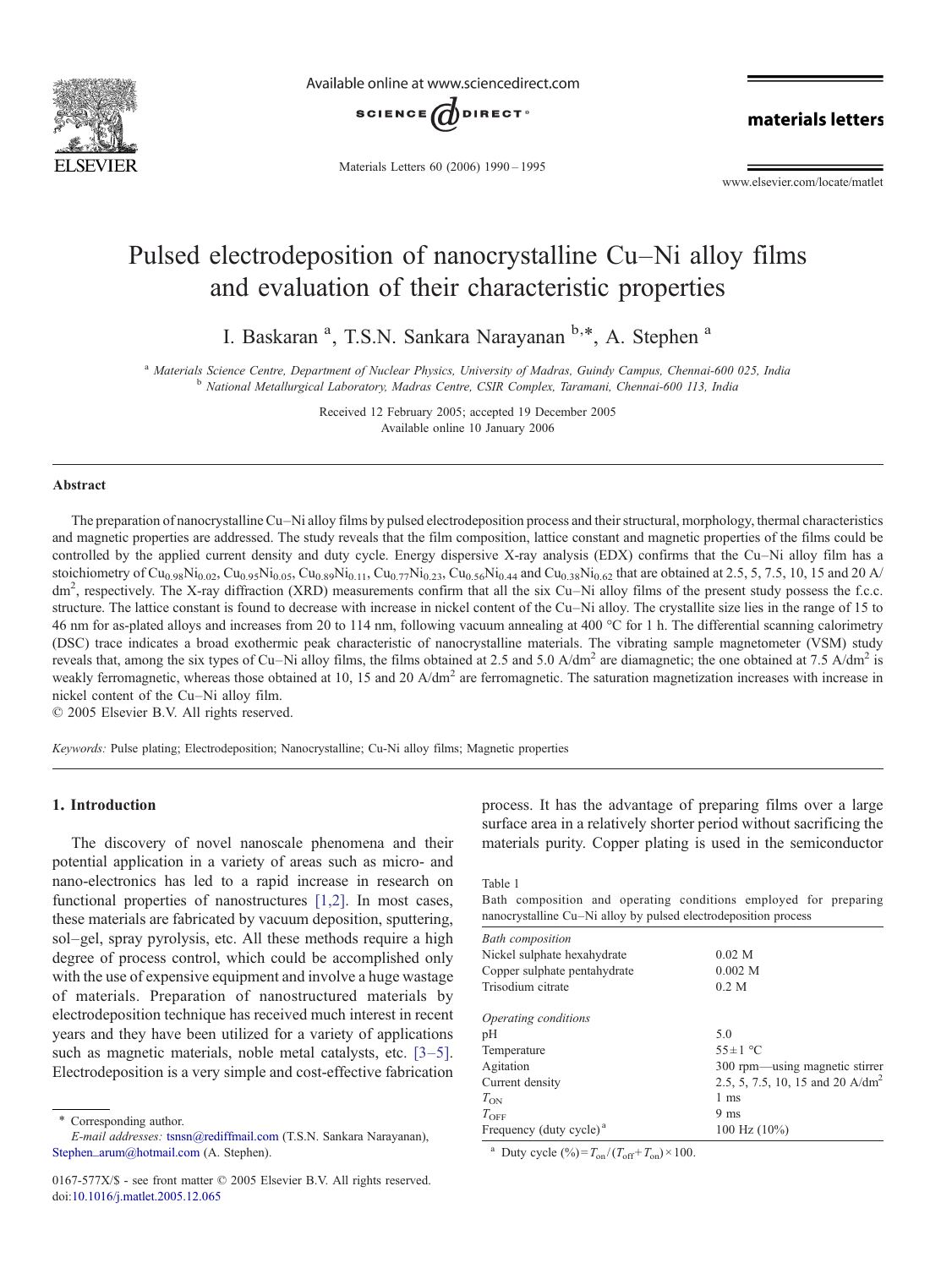<span id="page-1-0"></span>

Fig. 1. The current wave form employed for the pulsed current electrodeposition of Cu–Ni alloy films.

industry for fabrication of metallic interconnects [\[6\].](#page-5-0) Pure Ni, Cu–Ni alloy and pure Cu thin films are used in the microelectronics packaging industry and mobile electronics, such as notebook computers, cellular phones, chips and personal digital assistants [\[7\].](#page-5-0) The binary Cu–Ni alloys are widely used in mining and metallurgical works, in chemical industry owing to their high corrosion resistance and mechanical properties. Besides, the Cu–Ni alloys have received much attention for their magnetic and thermophysical properties and are also used for decorative purposes [8–[10\].](#page-5-0)

Electrodeposition is one of the most commonly employed techniques for preparing Cu–Ni alloys [\[11,12\]](#page-5-0). The standard reduction potential for copper and nickel are +0.35 and −0.25 V, respectively, which are far apart from each other. Hence, under direct current (DC) plating conditions, only above a critical current density, the Cu–Ni alloy could be deposited. Preparing nanosized Cu–Ni alloy deposits require the application of much higher current densities, which normally results in films with cracks and pores. In contrast to DC plating, pulsed electrodeposition (PED) offers unique advantages such as deposition of uniform and crack free coating with desirable characteristics [13–[18\].](#page-5-0) In this perspective, the present work aims to study the formation of Cu–Ni alloy films by PED technique and to evaluate their characteristic properties.



Fig. 2. Scanning electron micrographs of the Cu–Ni alloy films obtained by PED at different current densities (a) 2.5 A/dm<sup>2</sup>, (b) 5.0 A/dm<sup>2</sup>, (c) 7.5 A/dm<sup>2</sup>, (d) 10 A/ dm<sup>2</sup>, (e) 15 A/dm<sup>2</sup> and (f) 20 A/dm<sup>2</sup>.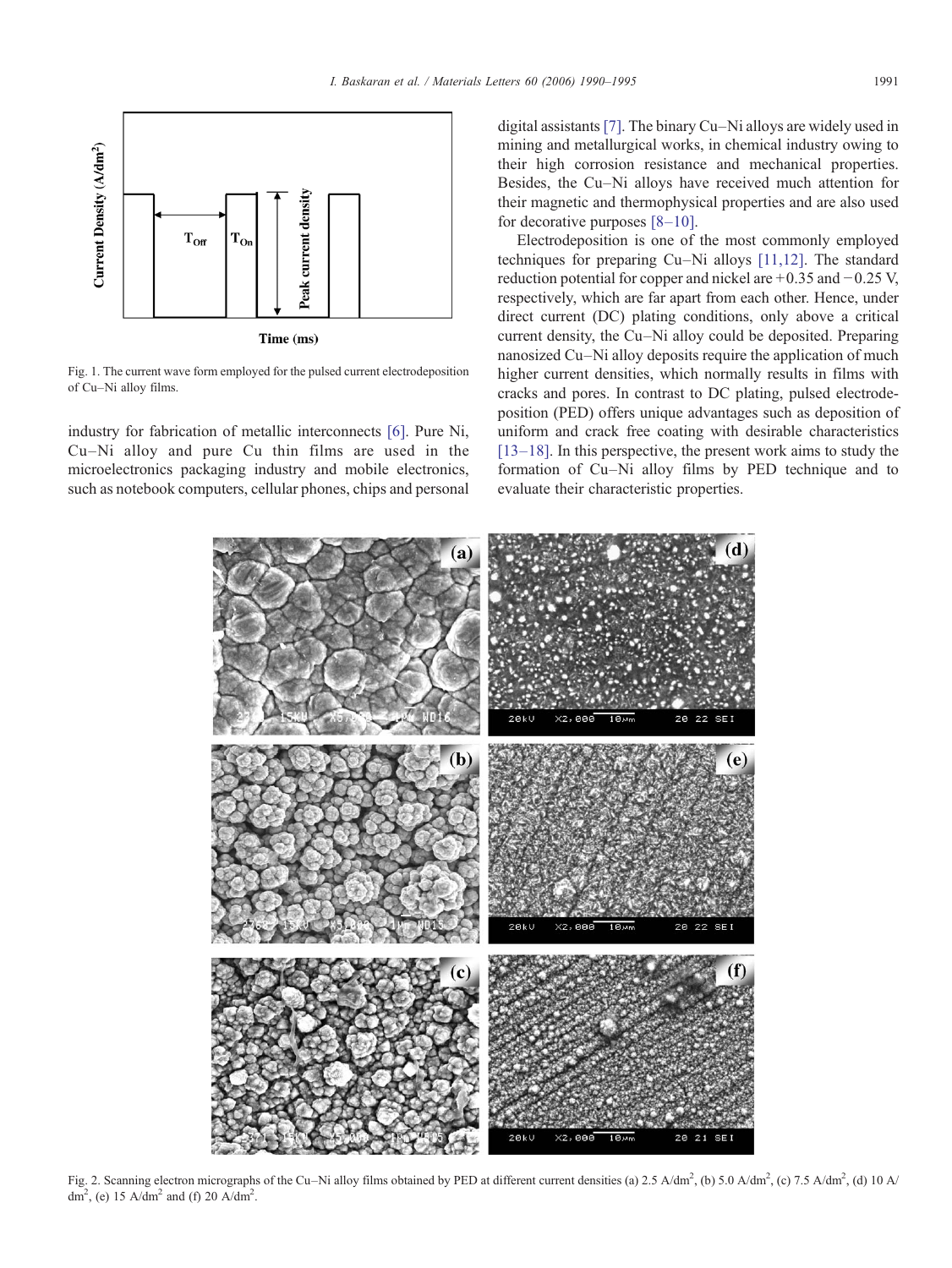# <span id="page-2-0"></span>2. Experimental details

Cu–Ni alloy films were deposited on electrolytic grade copper substrates (40 mm  $\times$  30 mm  $\times$  1 mm). The copper substrate was mechanically polished using SiC abrasive paper and subsequently treated for a few seconds in dilute  $HNO<sub>3</sub>$  (v/ v 1:1) in order to remove the impurities. The substrate surface was then chemically treated for a few seconds in a dilute HCl (v/v 1:3). PED of the Cu–Ni alloy films was carried out using a plating bath that contains nickel sulphate hexahydrate as the source of nickel, copper sulphate pentahydrate as the source of copper and sodium citrate as the complexing agent. Sodium citrate was chosen as the complexing agent due to its ability to improve the deposition efficiency, to obtain stressfree deposits even at very high current densities and its relatively less toxic nature. Citrate-based plating bath has also been used earlier by Priscott [\[12\]](#page-5-0), Vu Quang et al. [\[19\]](#page-5-0) and Ying [\[20\]](#page-5-0) to prepare Cu–Ni alloy films. All the reagents used in this study were of Analar grade and were used as such without further purification. Double-distilled water was used to prepare the plating solution. Since the standard reduction potential of copper and nickel are far apart from each other, the concentration of copper ions in the plating bath was kept relatively lower than that of nickel. The bath composition and operating conditions of the plating bath employed for preparing Cu–Ni alloy films are given in [Table 1](#page-0-0).

PED was performed in an electrolytic cell containing 250 ml of the plating solution. Only one side of the copper substrate was employed for deposition of the Cu–Ni alloy films, whereas the other side of the substrate was masked using a non-conducting resin. A rectangular graphite plate, similar in size as that of the copper cathode, was employed as the anode. The graphite anode was covered with a muslin bag to avoid contamination of the bath with the graphite particles. During plating, the plating bath was agitated using a magnetic stirrer (300 rpm) to ensure a uniform supply of the metal ions towards the cathode–solution interface. The temperature of the bath was maintained at  $55 \pm 1$  °C using a constant temperature oil bath. The PED Cu–Ni films were prepared at different applied current densities in the range of 2.5–20 A/dm<sup>2</sup> . The current waveform employed for the PED is depicted in [Fig. 1](#page-1-0). During plating, the current was applied for 1 ms ( $T_{\text{ON}}$ —pulse-on-period) and cut-off for 9 ms ( $T_{\text{OFF}}$  pulse-off-period). The duty cycle, defined as  $T_{ON}/(T_{ON} +$  $T_{\text{OFF}}$ ), was 10% and the frequency was 100 Hz. After deposition, the Cu–Ni alloy films were rinsed with deionized water and dried using hot air.

The structural characteristics of the Cu–Ni alloy films, both as-plated and vacuum annealed at 400 °C for 1 h, were investigated by X-ray diffraction measurement (XRD) using a Cu K $\alpha_1$  radiation ( $\lambda$ =1.5406 Å) (Rich Siefert-Model 3000). The surface morphology of the Cu–Ni alloy films was assessed using a scanning electron microscope (SEM). The chemical composition of the Cu–Ni alloy films was determined by the energy dispersive X-ray analysis (EDX). The phase transformation behaviour of the Cu–Ni alloy films was studied using a Perkin Elmer differential scanning calorimetry (DSC) (ModelDSC-7) in an argon flux (10 cc/min) at a heating rate of 10  $\degree$ C/ min. The magnetic properties of the Cu–Ni alloy films were determined using a vibrating sample magnetometer (VSM) (Model: EG&G-4500).

# 3. Results and discussion

The Cu–Ni alloy films are obtained at six different current densities, viz., 2.5, 5, 7.5, 10, 15 and 20  $A/dm^2$ , all at a frequency of 100 Hz. The Cu–Ni alloy films obtained at 2.5 and 5 A/dm<sup>2</sup> are rich in copper colour; the films obtained at 7.5 and 10  $A/dm<sup>2</sup>$  possess a slight metallic nickel luster, whereas the films obtained at 15 and  $20$  A/dm<sup>2</sup> are rich in nickel colour. This visual observation suggests that the Cu–Ni alloy films are predominantly copper at low current densities and consist of both copper and nickel at moderate current densities and predominantly nickel at high current densities. The dependence of the composition of the Cu–Ni alloy films on the applied potential has also been reported earlier by Bennett et al. [\[21,22\].](#page-5-0) They have confirmed that, at low applied potentials, only the more noble copper is deposited, while, when the potential is set at a value corresponding to nickel, both metals will be reduced at rates limited by their relative concentrations, resulting in a structure of unalloyed copper alternating with nickel having low copper content. Since the Cu–Ni alloy films of the present study are prepared by PED process, it is expected that, besides the applied potential, the pulse duration would also influence the Cu–Ni alloy formation. It is presumed that, during the 'ON' time, the deposit might be an alloy of Cu–Ni, whereas, during the relaxation ('OFF') time, the alloy film might be mainly copper. Ghosh et al. [\[23\]](#page-5-0) have also confirmed such an occurrence in PED Cu–Ni alloy films.



Fig. 3. X-ray diffraction pattern of the Cu–Ni alloy films obtained by PED at 2.5, 5, 7.5, 10, 15 and 20  $A/dm^2$  in their as-deposited condition.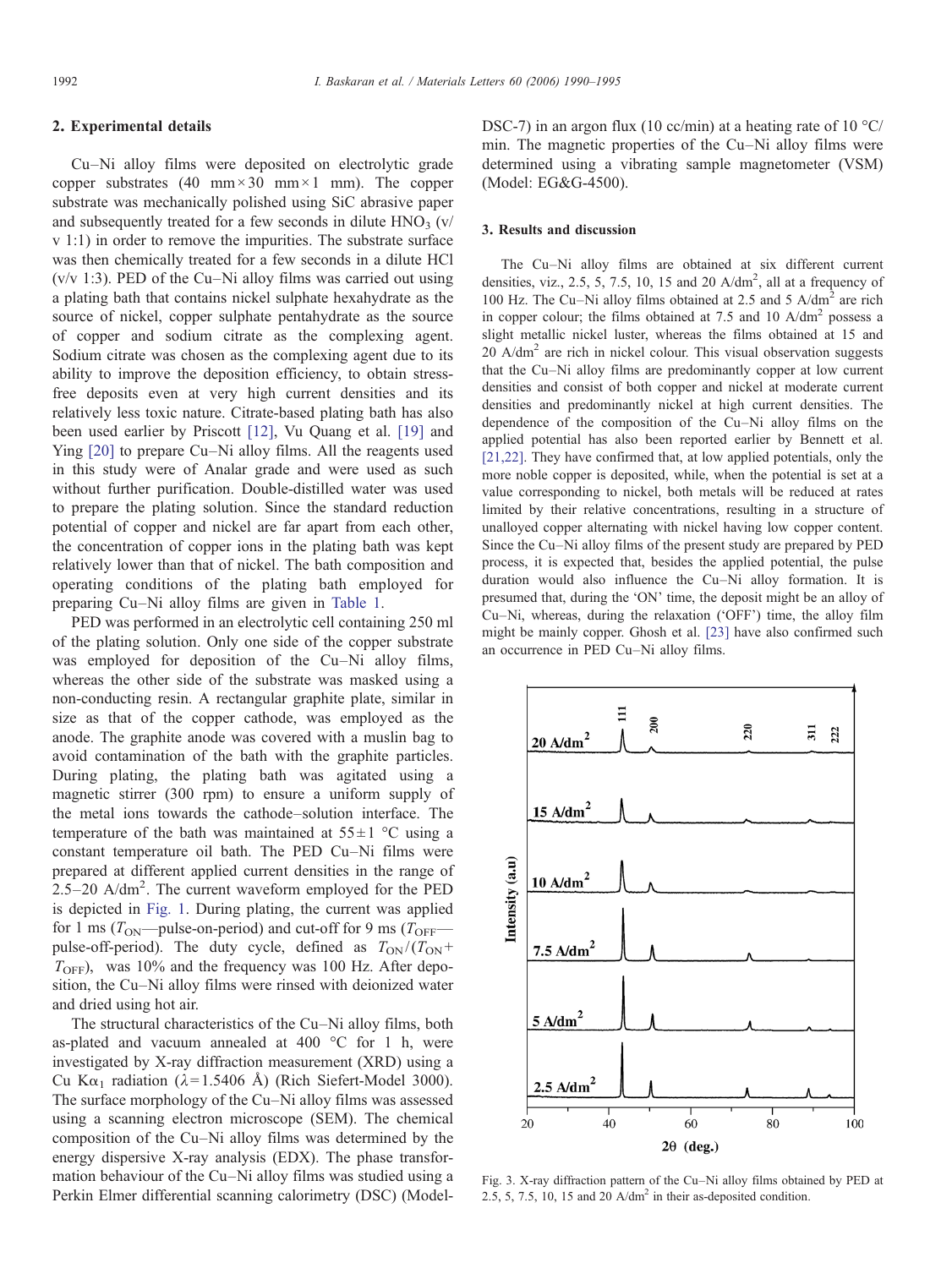<span id="page-3-0"></span>

Fig. 4. Plot of the lattice constant of the Cu–Ni alloy film as a function of film composition.

The surface morphology of the Cu–Ni alloy films obtained at 2.5, 5.0, 7.5, 10, 15 and 20  $A/dm^2$  is depicted in [Fig. 2](#page-1-0)(a) to (f), respectively. It is evident from Fig.  $2(a)$ –(f) that the deposition is uniform throughout and the exhibits a cauliflower-like appearance [\[24\]](#page-5-0). The decrease in grain size with increase in current density is clearly evident. Energy dispersive X-ray (EDX) analysis reveals that the Cu– Ni alloy films have a stoichiometry of  $Cu<sub>0.98</sub>Ni<sub>0.02</sub>$ ,  $Cu<sub>0.95</sub>Ni<sub>0.05</sub>$ ,  $Cu_{0.89}Ni_{0.11}$ ,  $Cu_{0.77}Ni_{0.23}$ ,  $Cu_{0.56}Ni_{0.44}$  and  $Cu_{0.38}Ni_{0.62}$  that are obtained at 2.5, 5, 7.5, 10, 15 and 20  $A/dm^2$ , respectively.

[Fig. 3](#page-2-0) shows the X-ray diffraction pattern of Cu–Ni alloy films obtained at  $2.5-20$  A/dm<sup>2</sup> in as-deposited condition. All the six films exhibit the presence of (111), (200) and (220) reflections indicating the f.c.c. structure of the Cu–Ni alloy (JCPDS file card no.: 07-1406). A shift is observed in the diffraction angle towards higher angles as the nickel content of the alloy film is increased. To substantiate this, the lattice constant (*a*) of the Cu–Ni alloy films is determined using the f.c. c. Cu–Ni diffraction angle and the Bragg's equation [\[25\]](#page-5-0). The lattice constant a is found to decrease with increase in the nickel content of the



Fig. 5. X-ray diffraction pattern of the Cu–Ni alloy films obtained by PED at 2.5, 5, 7.5, 10, 15 and 20  $A/dm<sup>2</sup>$  after subjecting them for vacuum annealing at 400 °C for 1 h.

Cu–Ni alloy film (Fig. 4) in accordance with the Vegard's law [\[26\]](#page-5-0). Ghosh et al. [\[23\]](#page-5-0) have also reported a decrease in the lattice constant of Cu–Ni alloy film with increase in nickel content of the film. The crystallite size of the Cu–Ni alloy films, determined using the Scherrer's formula [\[25,26\]](#page-5-0) for the most intense (111) reflection, lies in the range of 15 to 46 nm and is found to be a function of the deposition current density; the higher the current density, the lower is the crystallite size (Table 2).

Fig. 5 shows the X-ray diffraction pattern of Cu–Ni alloy films obtained at 2.5–20 A/dm<sup>2</sup> after vacuum annealing at 400 °C for 1 h. Obviously, there is an increase in the intensities of (111), (200) and (220) reflections. Besides, the reflections from (311) and (222) planes, which are relatively weak in as-plated condition [\(Fig. 3](#page-2-0)), became quite evident after annealing. After annealing, a slight increase in the lattice constant of the Cu–Ni alloy films was observed. The crystallite size of

Table 2

| Grain size, lattice constant and cell volume of PED nanocrystalline Cu-Ni alloy deposits both in as-plated and vacuum annealed (400 °C/1 h) conditions |  |
|--------------------------------------------------------------------------------------------------------------------------------------------------------|--|
|--------------------------------------------------------------------------------------------------------------------------------------------------------|--|

| Deposition<br>current<br>density<br>$(A/dm^2)$ | $Cu-Ni$<br>alloy<br>deposit           | Grain size (nm) |                              | Lattice parameter $a = b = c(A)$ |                              | Cell volume $a^3$ ( $\AA^3$ ) |                              |
|------------------------------------------------|---------------------------------------|-----------------|------------------------------|----------------------------------|------------------------------|-------------------------------|------------------------------|
|                                                |                                       | As-plated       | Vacuum annealed <sup>a</sup> | As-plated                        | Vacuum annealed <sup>a</sup> | As-plated                     | Vacuum annealed <sup>a</sup> |
| 2.5                                            | Cu <sub>0.98</sub> Ni <sub>0.02</sub> | 46              | 114                          | 3.623(4)                         | 3.626(4)                     | 47.572                        | 47.690                       |
| 5.0                                            | Cu <sub>0.95</sub> Ni <sub>0.05</sub> | 35              | 86                           | 3.602(8)                         | 3.617(0)                     | 46.765                        | 47.320                       |
| 7.5                                            | $Cu_{0.89}Ni_{0.11}$                  | 28              | 54                           | 3.597(3)                         | 3.611(6)                     | 46.551                        | 47.108                       |
| 10.0                                           | Cu <sub>0.77</sub> Ni <sub>0.23</sub> | 19              | 29                           | 3.583(2)                         | 3.607(3)                     | 45.998                        | 46.929                       |
| 15.0                                           | $Cu_{0.56}Ni_{0.44}$                  | 17              | 25                           | 3.562(3)                         | 3.600(4)                     | 45.194                        | 46.656                       |
| 20.0                                           | $Cu_{0.38}Ni_{0.62}$                  | 15              | 20                           | 3.541(4)                         | 3.591(1)                     | 44.399                        | 46.307                       |

 $^{\text{a}}$  At 400 °C for 1 h.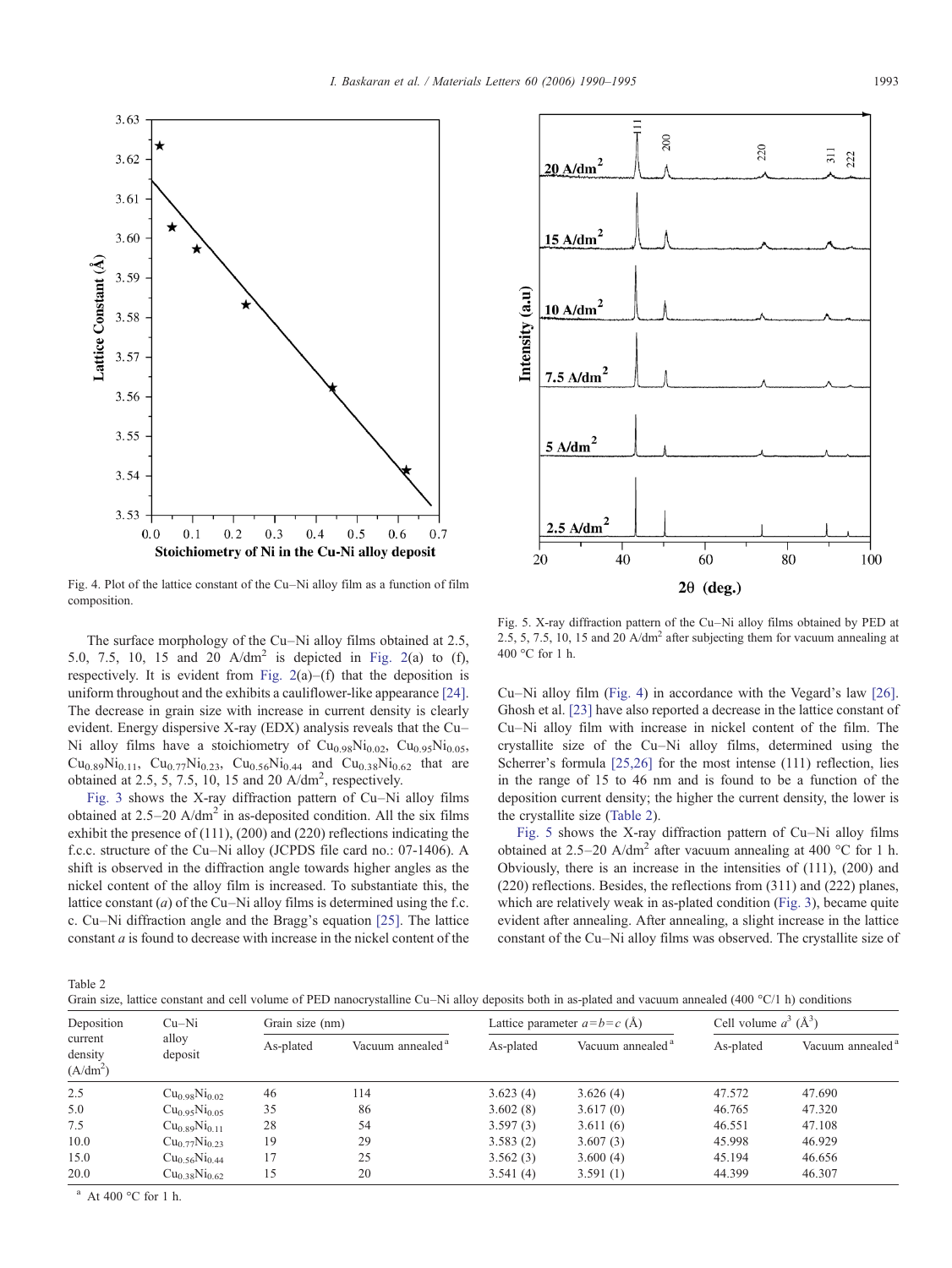

Fig. 6. DSC trace of PED  $Cu<sub>0.89</sub>Ni<sub>0.11</sub>$  alloy film.

the Cu–Ni alloy films is increased from 20 to 114 nm, following annealing ([Table 2\)](#page-3-0).

Fig. 6 depicts the DSC trace of PED nanocrystalline  $Cu<sub>0.89</sub>Ni<sub>0.11</sub>$ alloy film, in the temperature range of 100 to 550 °C. The DSC trace



Fig. 7. Hysteresis loop of the Cu–Ni alloy films obtained by PED at 7.5, 10, 15 and 20 A/dm<sup>2</sup> (a) as-plated condition and (b) vacuum annealed at 400 °C for 1 h.

| Table 3<br>Magnetic parameters of the PED nanocrystalline Cu–Ni alloy deposits |                                           |                              |                                 |  |  |  |  |
|--------------------------------------------------------------------------------|-------------------------------------------|------------------------------|---------------------------------|--|--|--|--|
| Deposition current<br>density $(A/dm^2)$                                       | Composition of the<br>Cu-Ni alloy deposit | Remanence<br>$(M_r)$ (emu/g) | Magnetization<br>$(Ms)$ (emu/g) |  |  |  |  |
| As-plated condition                                                            |                                           |                              |                                 |  |  |  |  |
| 7.5                                                                            | Cu <sub>0.89</sub> Ni <sub>0.11</sub>     | 0.253                        | 0.8942                          |  |  |  |  |
| 10.0                                                                           | $Cu0$ 77 $Ni0$ 23                         | 0.5432                       | 2.009                           |  |  |  |  |
| 15.0                                                                           | Cu <sub>0.56</sub> Ni <sub>0.44</sub>     | 1.044                        | 4.346                           |  |  |  |  |
| 20.0                                                                           | Cu <sub>0.38</sub> Ni <sub>0.62</sub>     | 1.609                        | 5.868                           |  |  |  |  |
| Vacuum annealed at 400 $^{\circ}$ C for 1 h                                    |                                           |                              |                                 |  |  |  |  |
| 7.5                                                                            | $Cu0$ soNi <sub>0 11</sub>                | 1.071                        | 4.231                           |  |  |  |  |
| 10.0                                                                           | $Cu_{0.77}Ni_{0.23}$                      | 1.462                        | 5.43                            |  |  |  |  |
| 15.0                                                                           | Cu <sub>0.56</sub> Ni <sub>0.44</sub>     | 2.875                        | 13.09                           |  |  |  |  |
| 20.0                                                                           | $Cu0$ 38Ni <sub>0.62</sub>                | 4.208                        | 18.35                           |  |  |  |  |

exhibits a single broad peak in the temperature range studied. In metallic films obtained by DC plating, an endothermic peak, due to the release of occluded hydrogen, normally occurs around 200 °C [\[27,28\]](#page-5-0). The absence of this endothermic peak in Fig. 6 indicates the absence of occluded hydrogen in the  $Cu<sub>0.89</sub>Ni<sub>0.11</sub>$  alloy film obtained by PED process. The occurrence of a broad exothermic peak has been observed earlier for electrodeposited metallic alloys [28–[32\].](#page-5-0) Zhou and Bakker [\[33\]](#page-5-0) have also observed a similar broadening of the exothermic peak during the phase transformation of intermetallic compounds obtained by mechanical milling. The formation of a broad exothermic peak in DSC trace could be attributed to the (i) the relaxation of lattice defects, stresses and an increase in the short-range ordering; (ii) development of a long-range order; and (iii) crystallite growth from nanocrystalline state to microcrystalline state [\[33\]](#page-5-0). The lattice defects like screw dislocations and stacking faults are inevitable in electrodeposition processes [\[34\]](#page-5-0). It is expected that the process of ordering in the electrodeposited materials also takes place by a more or less similar mechanism.

The VSM studies reveal that, among the six types of Cu–Ni alloy films of the present study, the films prepared at 2.5 and 5.0  $A/dm<sup>2</sup>$  are diamagnetic, whereas those prepared using 7.5, 10, 15 and 20 A/dm<sup>2</sup> exhibit ferromagnetic activity. Since copper is diamagnetic [\[35\]](#page-5-0) and nickel is ferromagnetic [\[36,37\]](#page-5-0), it is obvious to expect the Cu–Ni alloy films, which are very rich in copper to exhibit diamagnetic character and vice versa. According to the Cu–Ni alloy phase diagram, the Cu– Ni alloy films obtained at  $2.5-7.5$  A/dm<sup>2</sup> fall under the category of diamagnetic [\[38\]](#page-5-0). The weak ferromagnetic activity exhibited by  $Cu<sub>0.89</sub>Ni<sub>0.11</sub>$  alloy film obtained at 7.5 A/dm<sup>2</sup> may be due to the diffusion of nickel in copper matrix. Cu–Ni films prepared at 10, 15 and 20  $A/dm<sup>2</sup>$  are found to be ferromagnetic and the ferromagnetic nature increases with increase in Ni content of the alloy film. Preparation of such alloy films with varying ferromagnetic activity has been a subject of long standing interest [\[39,40\].](#page-5-0) Fig. 7(a) shows the hysteresis loop of the Cu–Ni alloy films obtained at 7.5, 10, 15 and  $20$  A/dm<sup>2</sup> in the as-deposited condition. The saturation magnetization increases with the increase in nickel content of the Cu–Ni alloy films (Table 3). The dependence of saturation magnetization on the nickel content of the Cu–Ni alloy films has also been reported by Kubinski and Holloway [\[41\].](#page-5-0) Fig. 7(b) shows the hysteresis loop of the Cu–Ni alloy films after vacuum annealing at 400 °C for 1 h. It is evident that, after annealing, there is an increase in the saturation magnetization (Table 3), which is due to the atomic ordering in the f.c.c. structure. However, there is no direct evidence for order–disorder transition that has been found from XRD as the difference in scattering power of nickel and copper is too small.